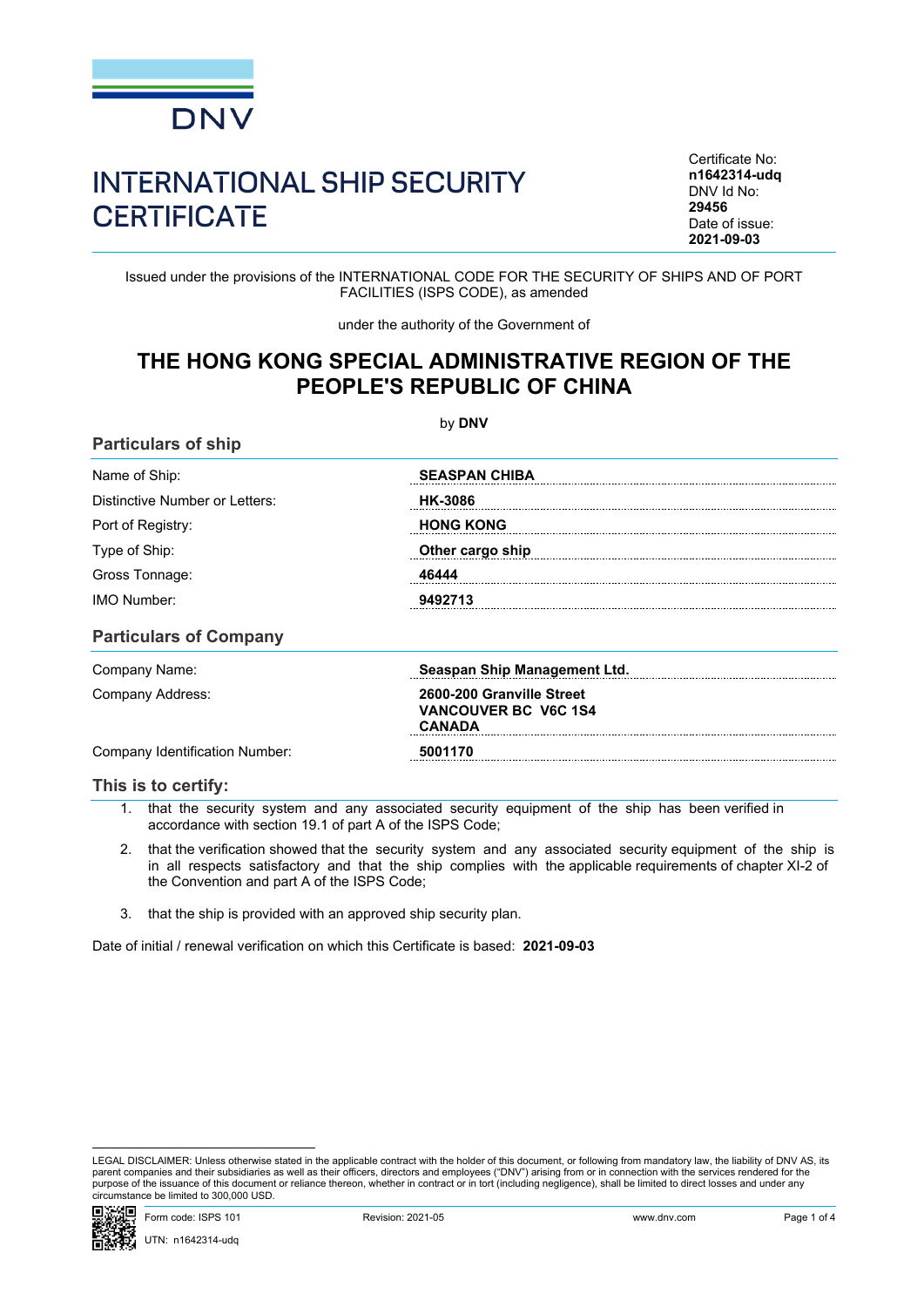

This Certificate is valid until **2026-10-19**, subject to verifications in accordance with section 19.1.1 of part A of the ISPS Code.

Issued at **Yalova, Turkey** on **2021-09-03**

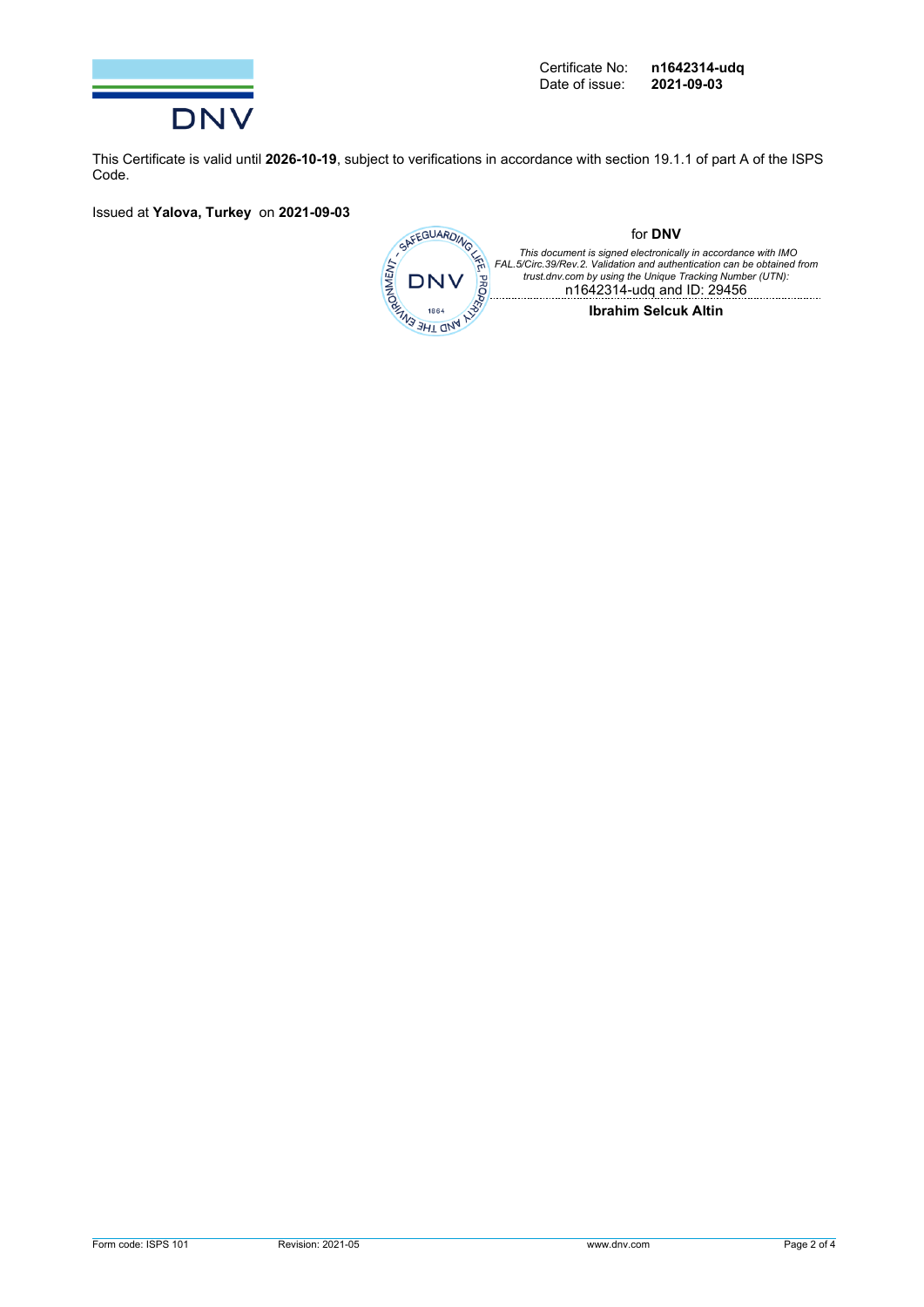

| <b>Endorsement for intermediate verification</b><br>S |  |                                                                                                                                                                                                                        |  |  |
|-------------------------------------------------------|--|------------------------------------------------------------------------------------------------------------------------------------------------------------------------------------------------------------------------|--|--|
| THIS IS TO CERTIFY:                                   |  | that at an intermediate verification required by section 19.1.1 of part A of the ISPS Code the ship was found to comply<br>with the relevant provisions of chapter XI-2 of the Convention and part A of the ISPS Code. |  |  |
| Intermediate Verification:                            |  | Date: <b>Market</b>                                                                                                                                                                                                    |  |  |
|                                                       |  |                                                                                                                                                                                                                        |  |  |
|                                                       |  |                                                                                                                                                                                                                        |  |  |
| Stamp                                                 |  |                                                                                                                                                                                                                        |  |  |
| <b>Endorsement for additional verifications</b>       |  | AV                                                                                                                                                                                                                     |  |  |
|                                                       |  |                                                                                                                                                                                                                        |  |  |
| Additional verification:                              |  | Date: <b>2006</b>                                                                                                                                                                                                      |  |  |
|                                                       |  |                                                                                                                                                                                                                        |  |  |
| Stamp                                                 |  |                                                                                                                                                                                                                        |  |  |
| Additional verification:                              |  |                                                                                                                                                                                                                        |  |  |
|                                                       |  |                                                                                                                                                                                                                        |  |  |
| Stamp                                                 |  |                                                                                                                                                                                                                        |  |  |
| Additional verification:                              |  |                                                                                                                                                                                                                        |  |  |
|                                                       |  |                                                                                                                                                                                                                        |  |  |
| Stamp                                                 |  |                                                                                                                                                                                                                        |  |  |
| Additional verification:                              |  |                                                                                                                                                                                                                        |  |  |
|                                                       |  |                                                                                                                                                                                                                        |  |  |
| Stamp                                                 |  |                                                                                                                                                                                                                        |  |  |
|                                                       |  |                                                                                                                                                                                                                        |  |  |
|                                                       |  | Additional verification in accordance with section A/19.3.7.2 of the ISPS code<br>AVA                                                                                                                                  |  |  |
| THIS IS TO CERTIFY:                                   |  | that at an additional verification required by section 19.3.7.2 of part A of the ISPS Code the ship was found to comply<br>with the relevant provisions of chapter XI-2 of the Convention and part A of the ISPS Code. |  |  |
|                                                       |  |                                                                                                                                                                                                                        |  |  |
|                                                       |  |                                                                                                                                                                                                                        |  |  |
|                                                       |  |                                                                                                                                                                                                                        |  |  |
| Stamp                                                 |  |                                                                                                                                                                                                                        |  |  |